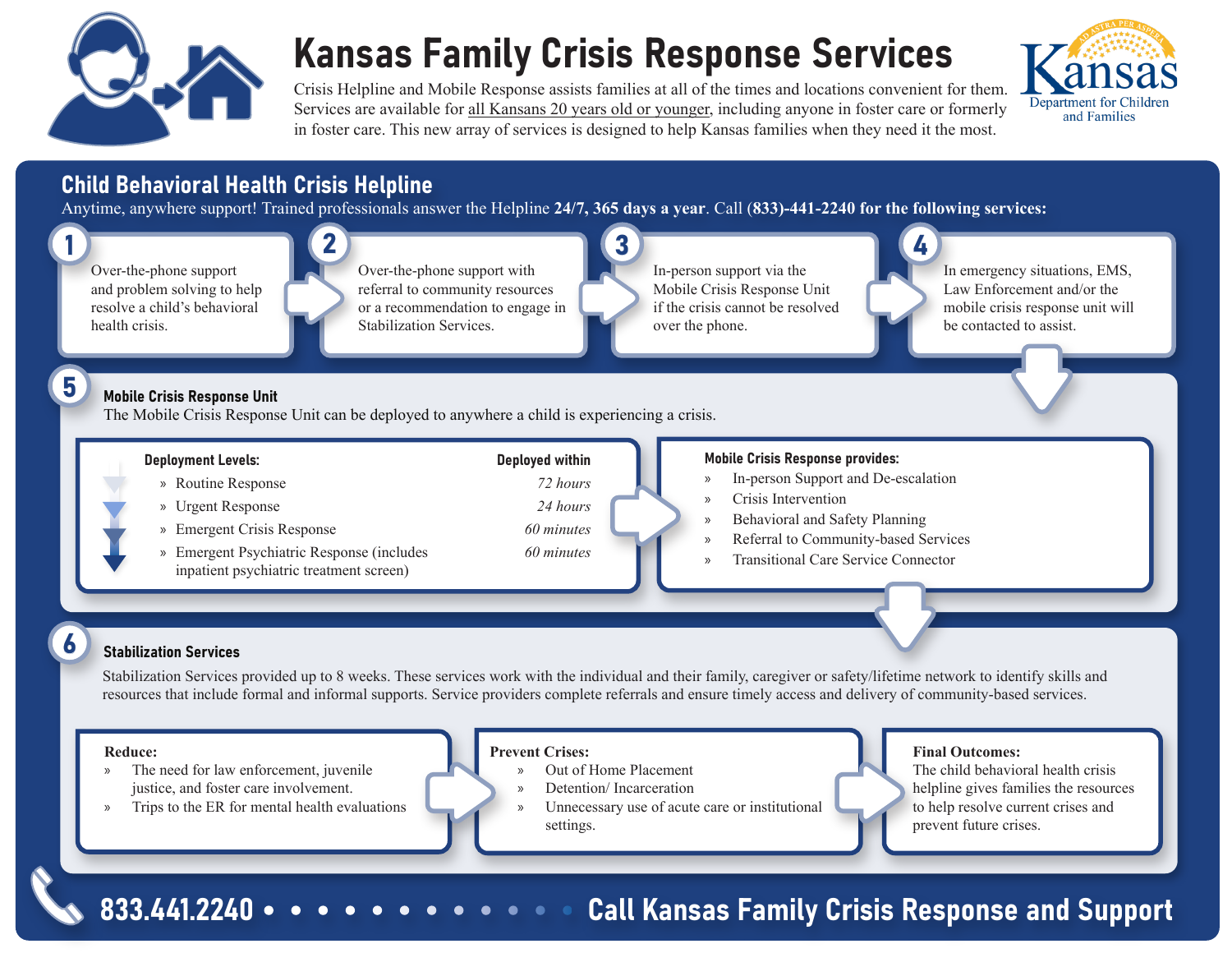







### **Kansas Department for Children and Families Family Mobile Crisis Helpline**

**Services are available for all Kansans 20 years old or younger, including anyone in foster care or formerly in foster care.**

# **Call the helpline at 833-441-2240**

#### **A wealth of resources at your fingertips**



Over the phone support and problem solving to help resolve a child's behavioral health crisis



Over the phone support with referral to community resources or a recommendation to engage in stabilization services



In-person support via mobile crisis response if the crisis cannot be resolved over the phone



In emergency situations, EMS, law enforcement and/or the mobile crisis response unit will be contacted to assist